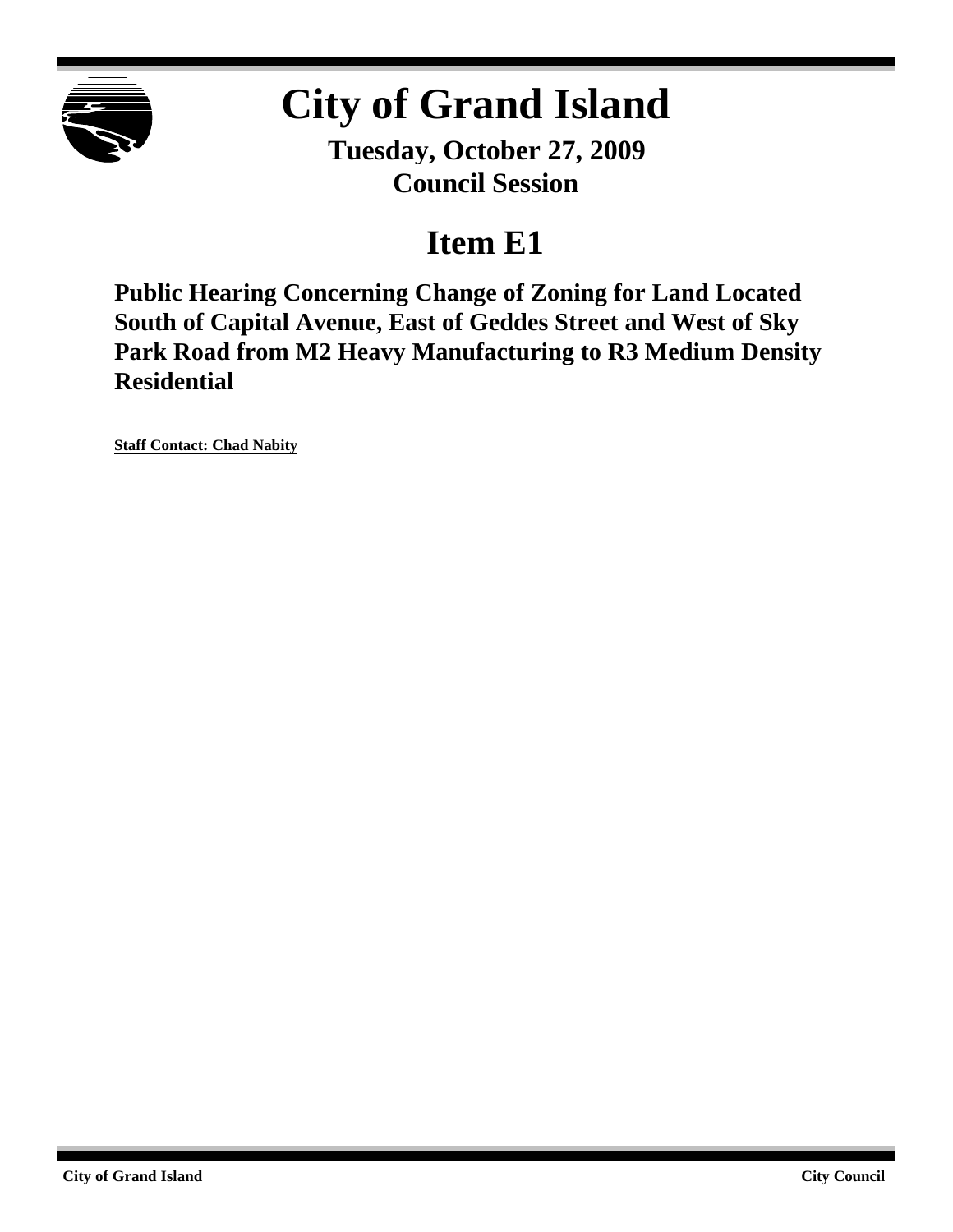## **Council Agenda Memo**

| <b>From:</b>    | <b>Regional Planning Commission</b>                                       |  |
|-----------------|---------------------------------------------------------------------------|--|
| <b>Meeting:</b> | October 27, 2009                                                          |  |
| Subject:        | Rezone Request for Capital Avenue and Sky Park Road,<br>from $M2$ to $R3$ |  |
| Item $\#$ 's:   | $E-1 & E-1$                                                               |  |
| $Presenter(s):$ | Chad Nabity AICP, Regional Planning Director                              |  |

## **Background**

Josh Rhoades of Horizon Builders has made a request to rezone properties south of Capital Avenue and west of Sky Park Road from M2 Heavy Manufacturing to R3 Medium Density Residential.

## **Discussion**

At the regular meeting of the Regional Planning Commission, held October 7, 2009, the above item was considered following a public hearing; there was some discussion.

Mike Olson, Airport Executive Director from the Airport Authority spoke against the rezone making points about safety and noise. He stated tha t most accidents happen within 3 miles of the airport. The airport has plans to expand the runway to the south. This proposed expansion would put planes closer to the proposed housing units during landings and takeoff, the times when planes are loudest. This noise and noise from the existing operations will potentially be a problem for residents living in the area. Mr. Olson stated that he has a professional responsibility to monitor all development within 3 miles of the airport.

K.C. Henke spoke in favor of the rezoning application. He stated that the tenants in the units just to the west of the new proposed units have never complained of noise. Mr. Henke owns those units. He also stated that because they are rental units, people who would be bothered by the planes would move. Henke is not sure how many aircraft are currently coming out of the airport but at this time he does not believe there is substantial traffic. Henke stated there is a huge need for apartments in Grand Island especially; those that are handicap accessible.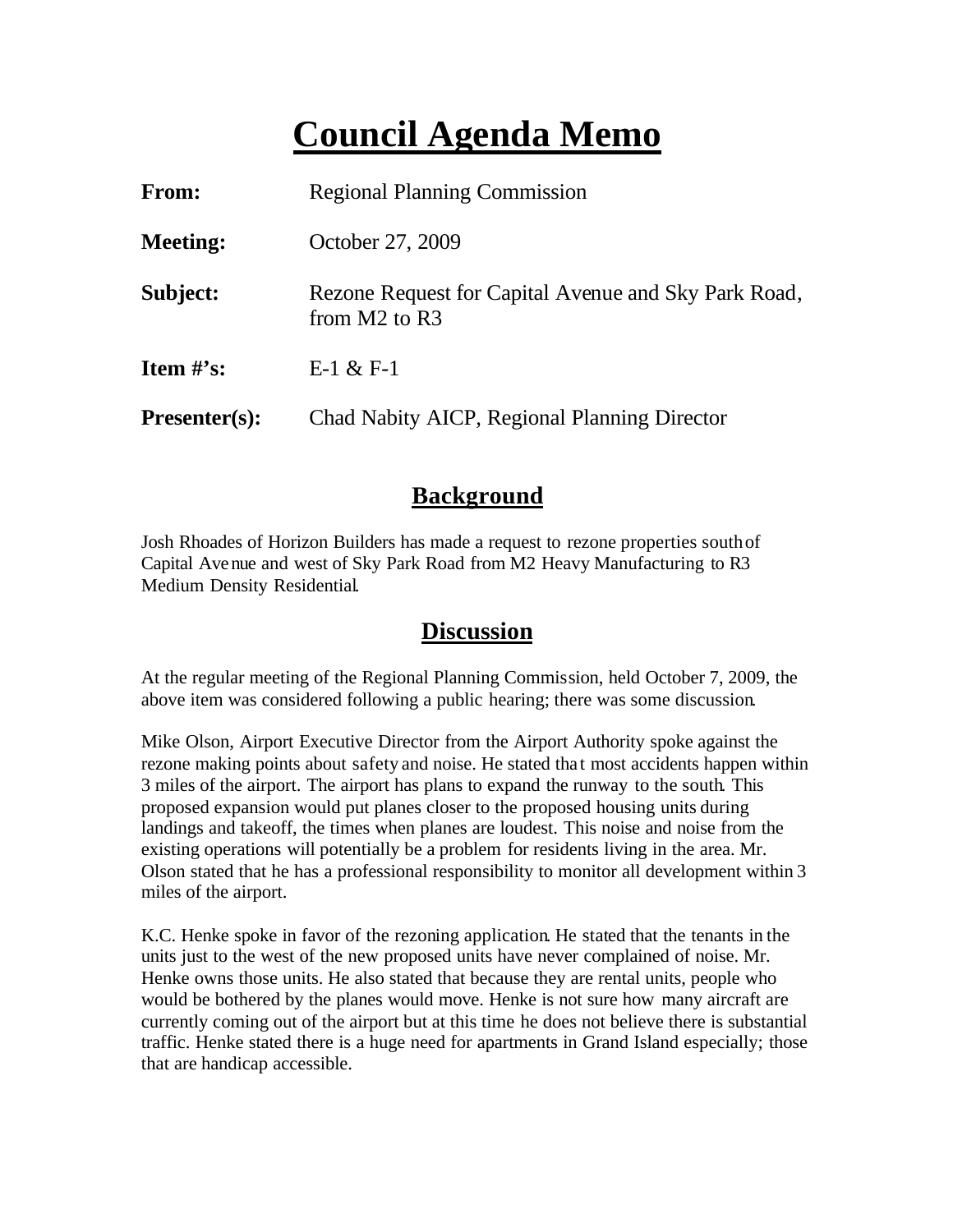Josh Rhoades, the primary applicant, spoke in favor of the rezoning request. If the rezoning is approved he intends to build 32 units on eight lots. They would be similar to the existing units built by Mr. Henke.

The Planning Commission discussed the various issues brought up during the testimony and asked some clarifying questions of those testifying.

Chairman O'Neill asked Nabity if allowing this change would encourage other changes closer to the airport and increase the degree of residential encroachment. Nabity stated that the property adjacent to the airport outside of this area is all planned for either manufacturing or agricultural development. He said that he would not make any recommendations to allow further residential enc roachment adjacent to the airport. People can, however, make the request for a zoning change and the planning department, Planning Commission and Council would have to consider the request.

Attached you will find the Planning Directors report to the Planning Commission on this item with a summary of the changes.

## **Alternatives**

It appears that the Council has the following alternatives concerning the issue at hand. The Council may:

- 1. Approve the rezoning request as presented referencing findings of fact made by the planning commission and others identified by Council
- 2. Modify the rezoning request to meet the wishes of the Council
- 3. Deny the rezoning request with findings of fact to support the decision
- 4. Postpone the issue

### **Recommendation**

A motion was made by Ruge, seconded by Hayes to approve the rezone request of Capital Ave and Sky Park Rd., as presented with the following findings of fact to support the motion:

1. The proposed runway expansion is not in direct line with the proposed units;

2. The property is already subdivided into lots; and

3. The Comprehensive Plan shows this property as designated for low to medium density residential development.

A roll call vote was taken on the motion with 8 members present 5 voting in favor. (Amick, O'Neill, Ruge, Haye s, Haskins) and 3 members present voting against (Reynolds, Monter, Snodgrass).and this item is forwarded to Council.

### **Sample Motion**

Approve the rezone request for Capital Ave. and Sky Park Road.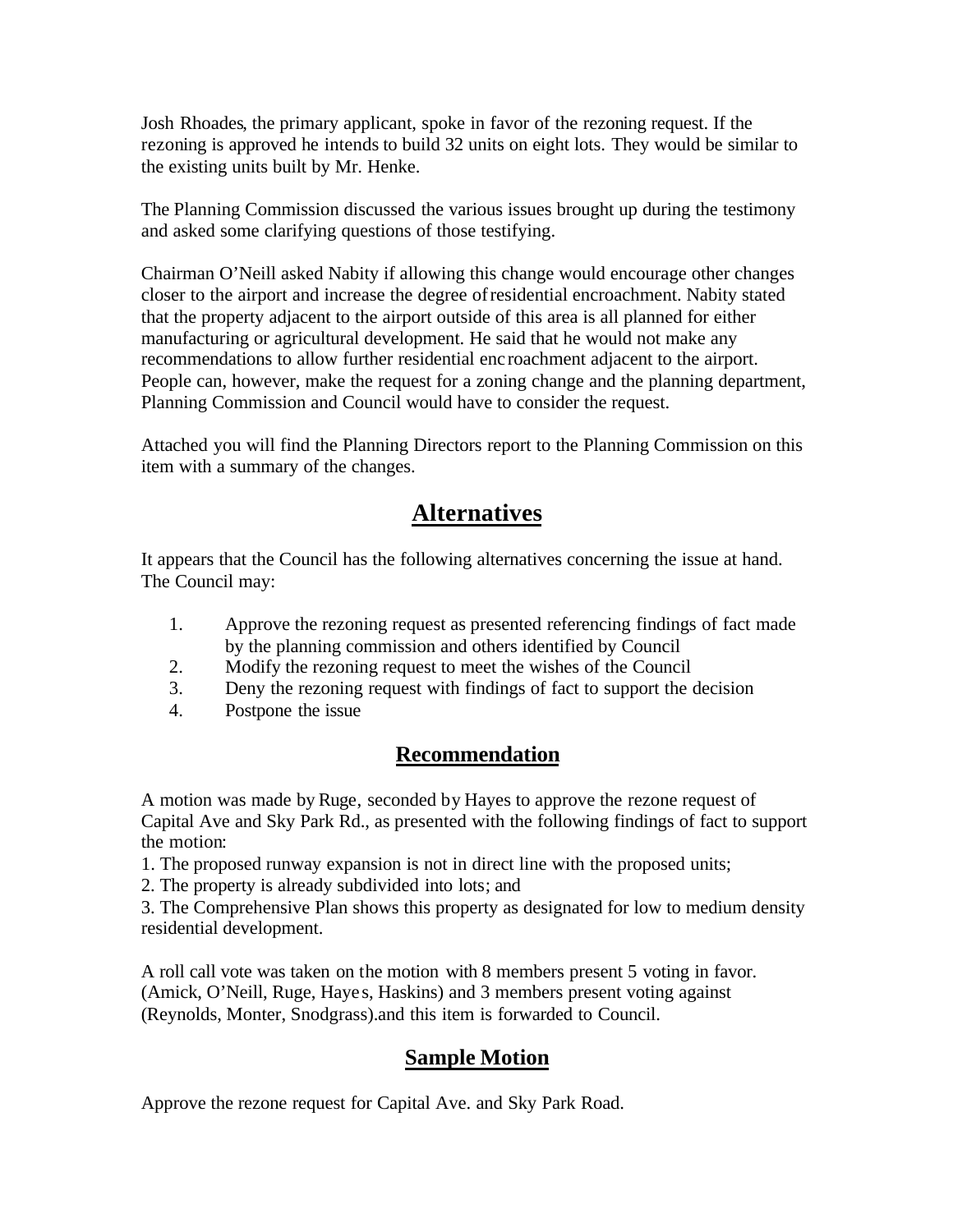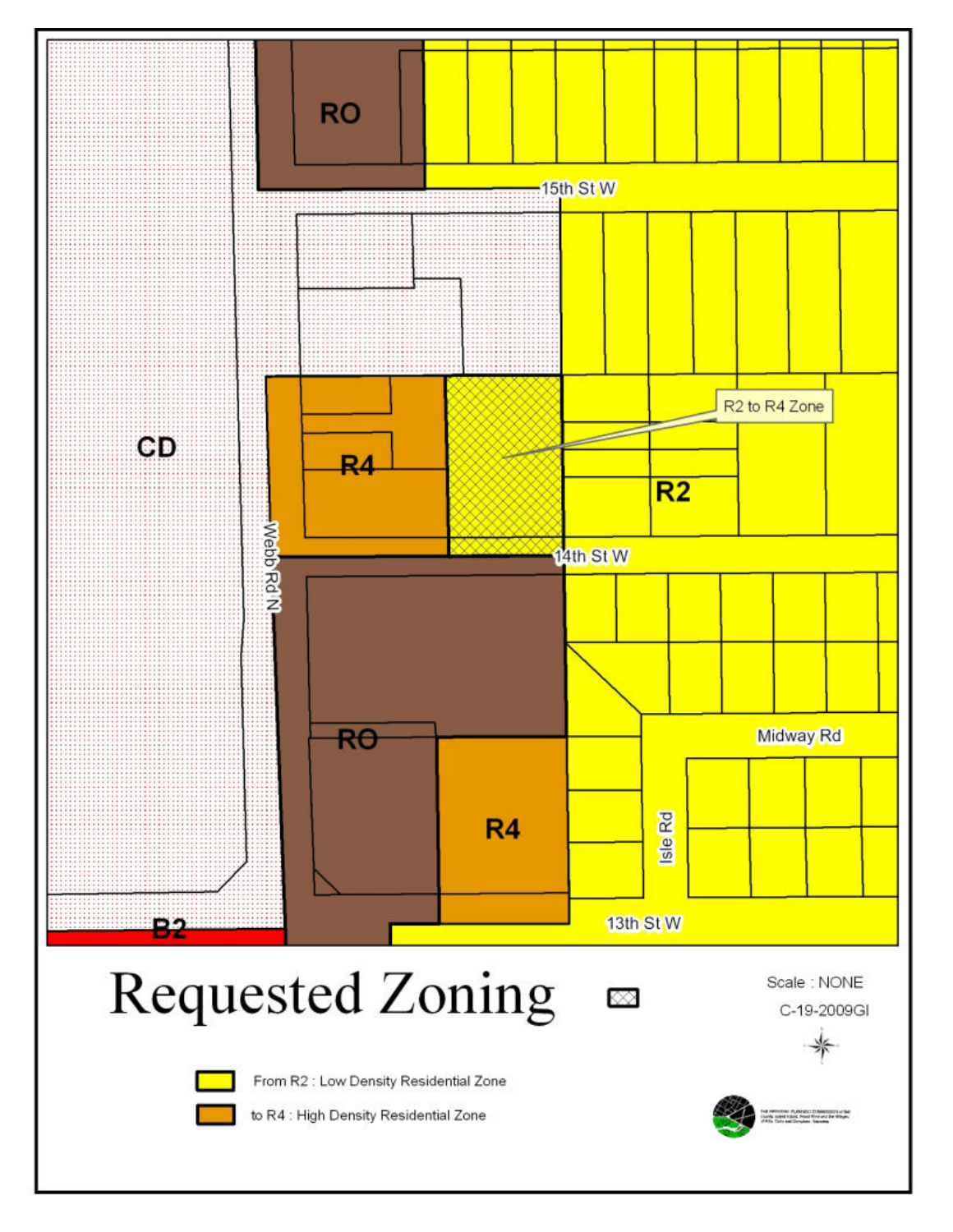## **PLANNING DIRECTOR RECOMMENDATION TO REGIONAL PLANNING COMMISSION:**

October 7, 2009

**SUBJECT:** *Zoning Change (*C-01-2010GI)

**PROPOSAL:** To rezone approximately3.9 acres of land south of Capital and west of Sky Park Road, in Grand Island, Hall County, Nebraska, rezone from M2 - Heavy Manufacturing Zone to R3 – Medium Density Residential Zone. The applicant intends to build apartment units similar to those immediately to the west of this property at this location. The adjacent property is zoned R4 High Density Residential

#### **OVERVIEW: Site Analysis**

| טונט רווטון                                                                |                                                                                                                                                                                                                                                                                                                                                                                                                                                                                                                                                                                               |
|----------------------------------------------------------------------------|-----------------------------------------------------------------------------------------------------------------------------------------------------------------------------------------------------------------------------------------------------------------------------------------------------------------------------------------------------------------------------------------------------------------------------------------------------------------------------------------------------------------------------------------------------------------------------------------------|
| Current zoning designation:<br>Permitted and conditional uses:             | $M2$ – Heavy Manufacturing<br>M2-Heavy Manufacturing - A wide variety of<br>warehousing, storage, manufacturing and industrial<br>uses and no residential uses. Storage wholesale<br>and retail sale of grain/seed and agricultural<br>chemicals permitted. Minimum lot size of 6000<br>square feet with 65% coverage.                                                                                                                                                                                                                                                                        |
| Comprehensive Plan Designation:                                            | Designated for future development as a low to<br>medium density residential.                                                                                                                                                                                                                                                                                                                                                                                                                                                                                                                  |
| Existing land uses.                                                        | 1 Single Family Residence, vacant property                                                                                                                                                                                                                                                                                                                                                                                                                                                                                                                                                    |
| <b>Proposed Zoning Designation</b>                                         | <b>R3</b> -- Non-profit uses, recreational uses and<br>residential uses at a density of 14 to 15 dwelling<br>units per acre with 50% coverage.                                                                                                                                                                                                                                                                                                                                                                                                                                                |
| <b>Adjacent Properties Analysis</b><br><b>Current zoning designations:</b> | <b>North: TA-</b> Transitional Agriculture and M2- Heavy<br>Manufacturing<br>East and South: M2- Heavy Manufacturing<br><b>West: R4- High Density Residential</b>                                                                                                                                                                                                                                                                                                                                                                                                                             |
| Permitted and conditional uses:                                            | TA - Agricultural uses including: raising of livestock,<br>but not confined feeding, raising crops,<br>greenhouses and nurseries and residential uses up<br>to a density of 1 unit per 20 acres. Minimum lot size<br>20 acres. R4 - Non-profit uses, recreational uses<br>and residential uses at a density of 42 dwelling<br>units per acre with 60% coverage. M2-Heavy<br>Manufacturing - A wide variety of warehousing,<br>storage, manufacturing and industrial uses and no<br>residential uses. Storage wholesale and retail sale<br>of grain/seed and agricultural chemicals permitted. |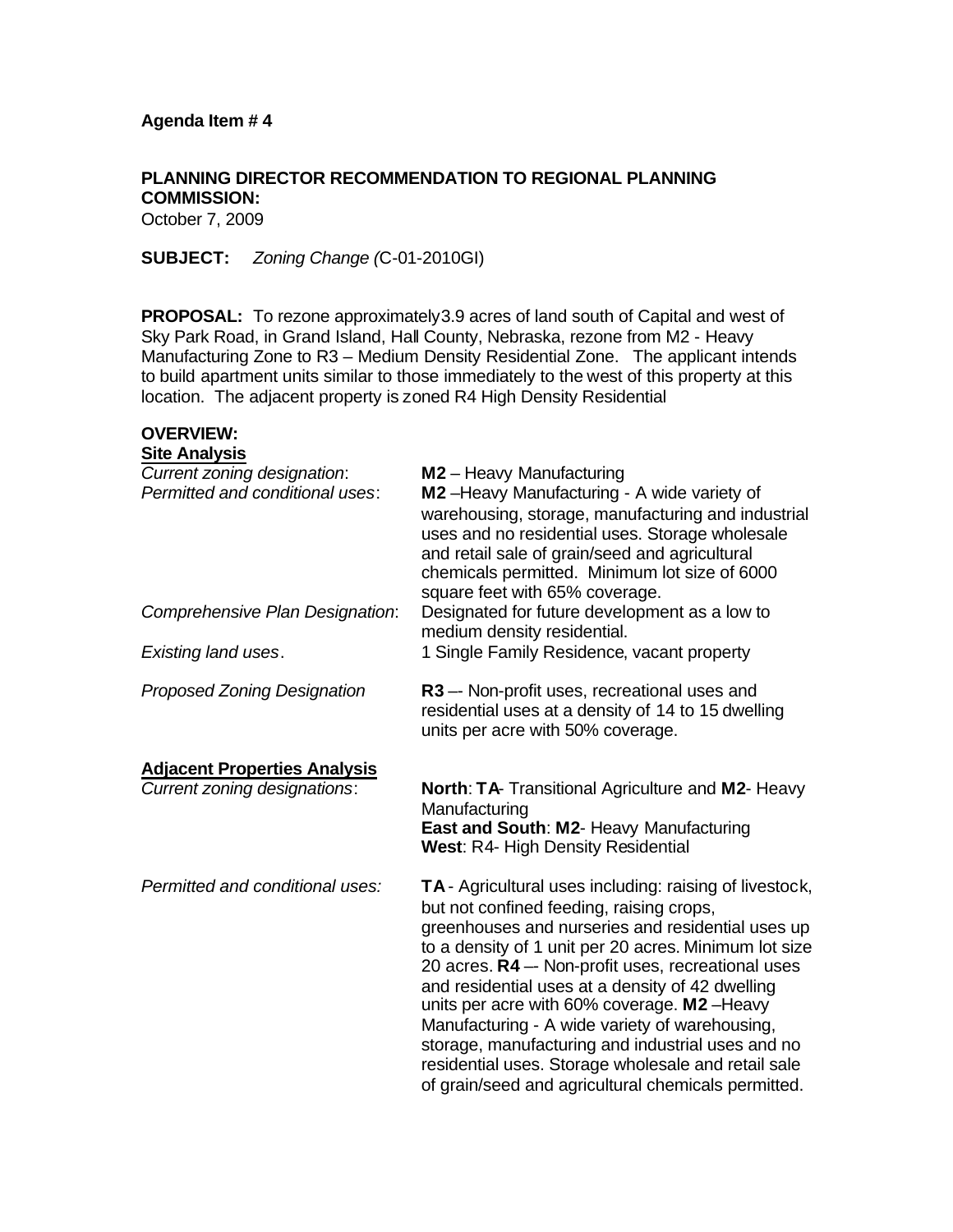|                                 | Minimum lot size of 6000 square feet with 65%<br>coverage.                                                                                                                                                                                 |
|---------------------------------|--------------------------------------------------------------------------------------------------------------------------------------------------------------------------------------------------------------------------------------------|
| Comprehensive Plan Designation: | <b>North and East: Designated for Manufacturing</b><br><b>South and West: Designated for Low to Medium</b><br>Density Residential.                                                                                                         |
| <b>Existing land uses:</b>      | <b>North:</b> Farm and farm based residential and the<br>Central Nebraska Regional Airport<br>South: drainage way, Humane Society<br><b>East: Farm ground</b><br><b>West:</b> Apartments similar to those proposed for this<br>development |

#### **EVALUATION:**

#### **Positive Implications**:

- *Consistent with the City's Comprehensive Land Use Plan*: The subject property is designated for low to medium density residential (typically LLR to R3 zoning).
- *Consistent with existing uses:* This change is consistent with the existing uses in the area. The proposed development is very similar to the new development to the west.
- *Infrastructure is available to support the development:* Water is available to the site and sewer can be extended to serve these lots.
- *Potential reduction in the number of driveways:* There are 25 lots in this area that front onto Capital Avenue each of these lots could access Capital Avenue with a drive way. The project as proposed would reduce this number to 10 lots sharing 5 driveways.

#### **Negative Implications**:

- *Proximity to the Airport:* The airport is located just to the north and east of this property. Airports and residences do not make good neighbors as airports are noisy and occasionally planes crash during takeoffs or landings. The airport does have plans to extend the runway by as much as 1300 feet toward Capital Avenue. This will move the end of the runway closer to the proposed development.
- *May inhibit development of manufacturing uses adjacent to this property:* The property to the east of this is planned for manufacturing uses as is most of the property surrounding the airport. The airport is most consistent manufacturing uses. Airports do not mix well with residential uses.

#### **Other Considerations**

The this property is already intended for possible low to medium density residential uses as shown below on the Future Land Use Map for the City of Grand Island.